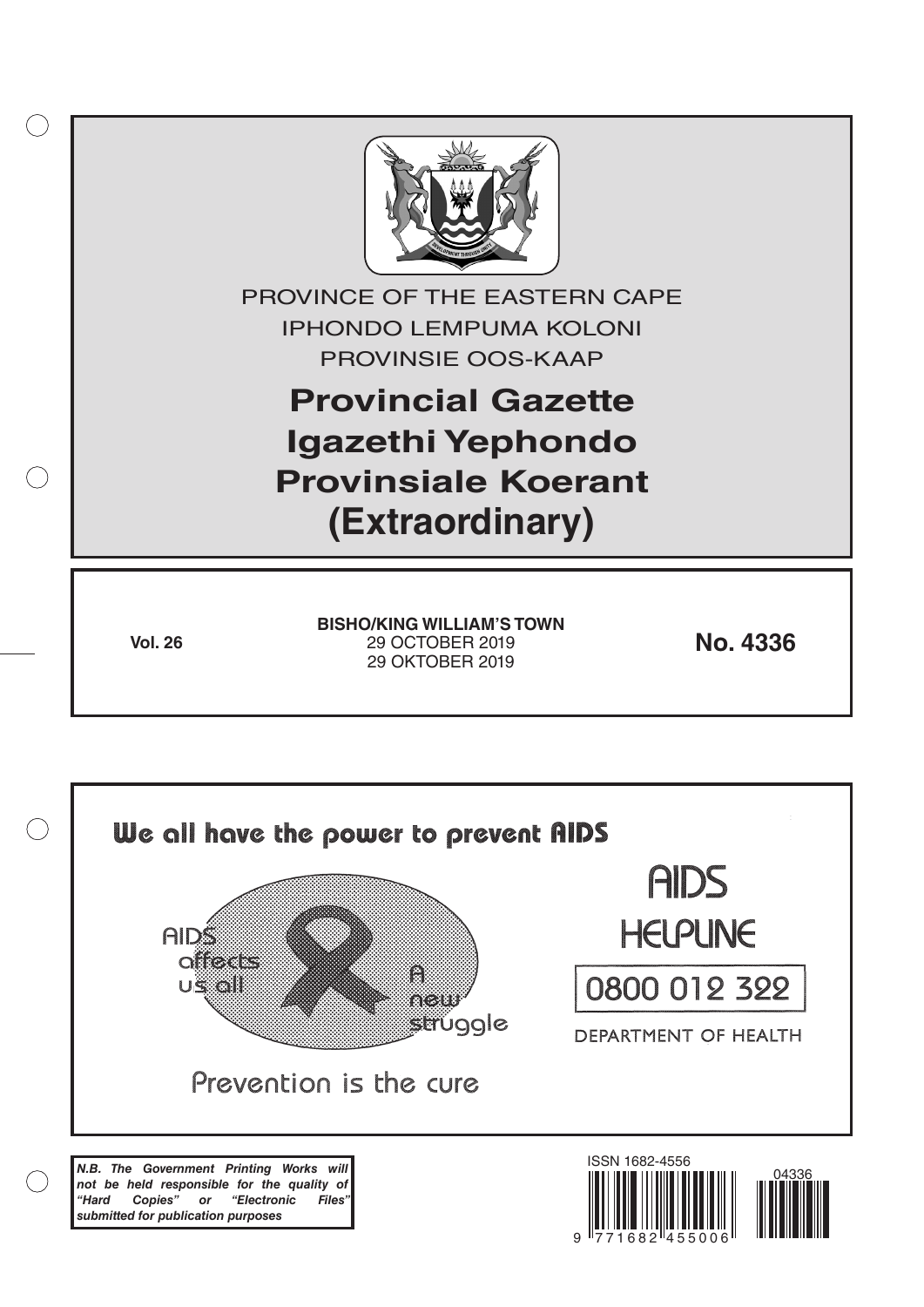*IMPORTANT NOTICE OF OFFICE RELOCATION*

# **GOVERNMENT PRINTING WORKS PUBLICATIONS SECTION**

Dear valued customer,

We would like to inform you that with effect from the 1<sup>st</sup> of November 2019, the Publications Section will be relocating to a new facility at the corner of **Sophie de Bruyn** and **Visagie Street**, **Pretoria**. The main telephone and facsimile numbers as well as the e-mail address for the Publications Section will remain unchanged.

Our New Address: **88 Visagie Street Pretoria 0001**

Should you encounter any difficulties in contacting us via our landlines during the relocation period, please contact:

Ms Maureen Toka Assistant Director: Publications Cell: 082 859 4910 Tel: 012 748-6066

We look forward to continue serving you at our new address, see map below for our new location.



This gazette is also available free online at **www.gpwonline.co.za**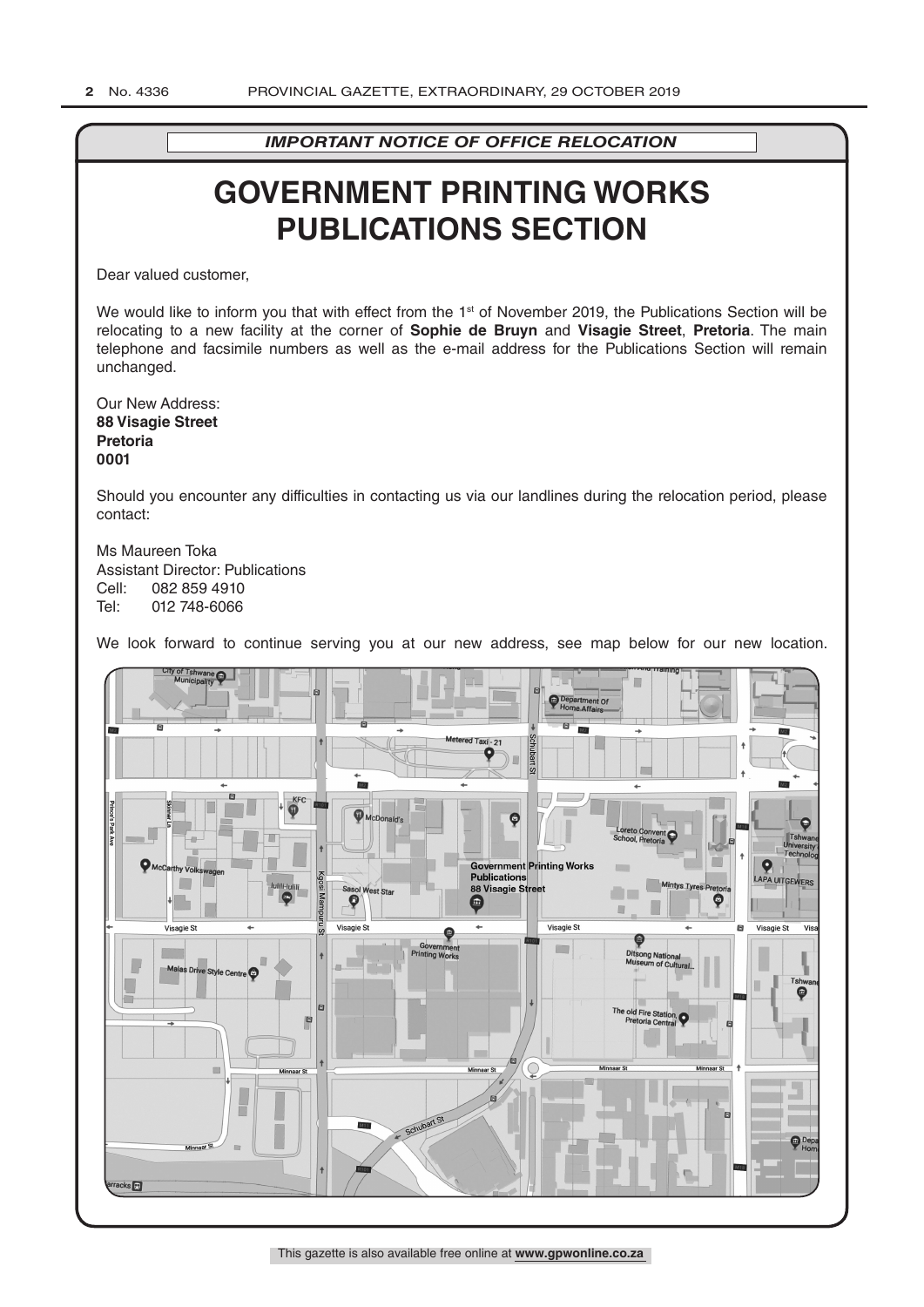### **IMPORTANT NOTICE:**

**The GovernmenT PrinTinG Works Will noT be held resPonsible for any errors ThaT miGhT occur due To The submission of incomPleTe / incorrecT / illeGible coPy.**

**no fuTure queries Will be handled in connecTion WiTh The above.**

#### **CONTENTS**

|                                                       |  | <i>Gazette Page</i> |     |
|-------------------------------------------------------|--|---------------------|-----|
|                                                       |  | No.                 | No. |
| <b>PROVINCIAL NOTICES • PROVINSIALE KENNISGEWINGS</b> |  |                     |     |
| 301                                                   |  | 4336                |     |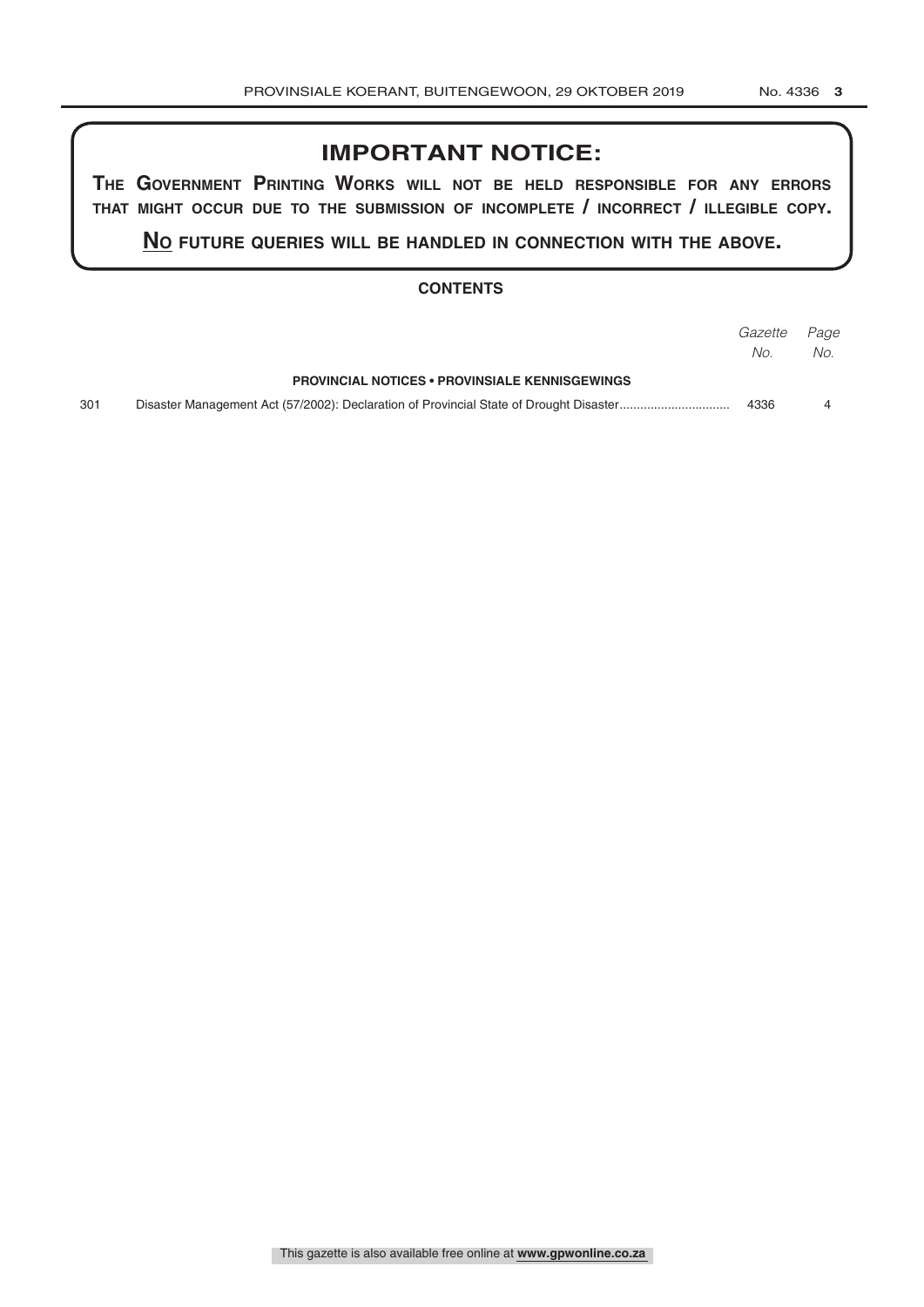# PROVINCIAL NOTICES • PROVINSIALE KENNISGEWINGS

OFFICE OF THE PREMIER **PROVINCIAL NOTICE 301 OF 2019** 

## DECLARATION OF PROVINCIAL STATE OF DROUGHT DISASTER: DISASTER MANAGEMENT ACT, 2002 (ACT NO. 57 OF 2002)

I, Lubabalo Oscar Mabuyane, Premier of the Province of the Eastern Cape, acting in terms of section 41(1) of the Disaster Management Act, 2002 (Act No. 57 of 2002) (hereinafter referred to as "the Act"), and after consultation with the other Members of the Executive Council, hereby declare a Provincial state of disaster in the Province of the Eastern Cape due to the drought which has affected the Province.

I may in terms of section 41(2) read together with section 41(3) of the Act make Regulations or issue directions in respect of this declared Provincial state of drought disaster as and when necessary.

wythere

LUBABALO OSCAR MABUYANE PREMIER OF THE PROVINCE OF THE EASTERN CAPE

 $29/10/2019$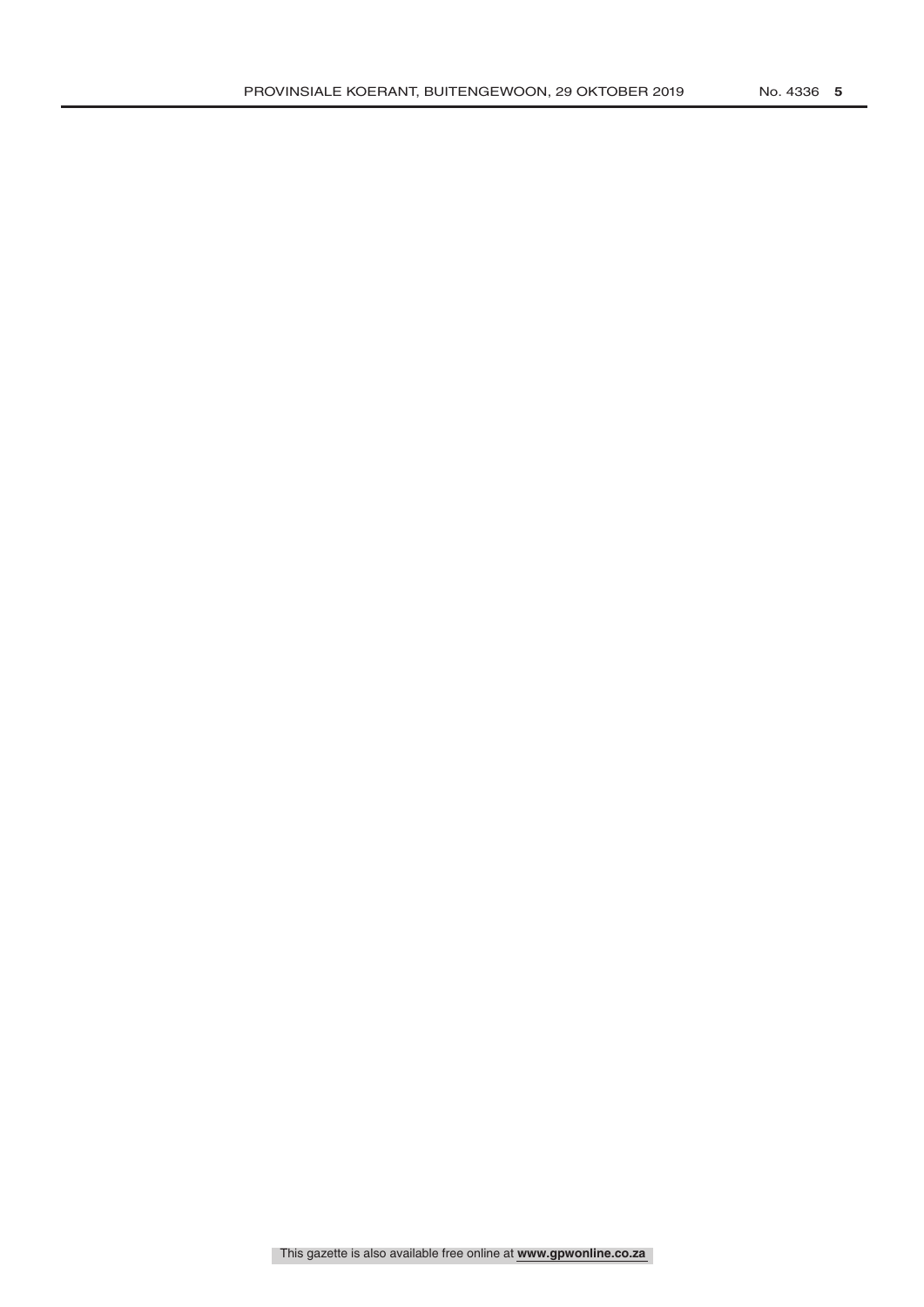This gazette is also available free online at **www.gpwonline.co.za**